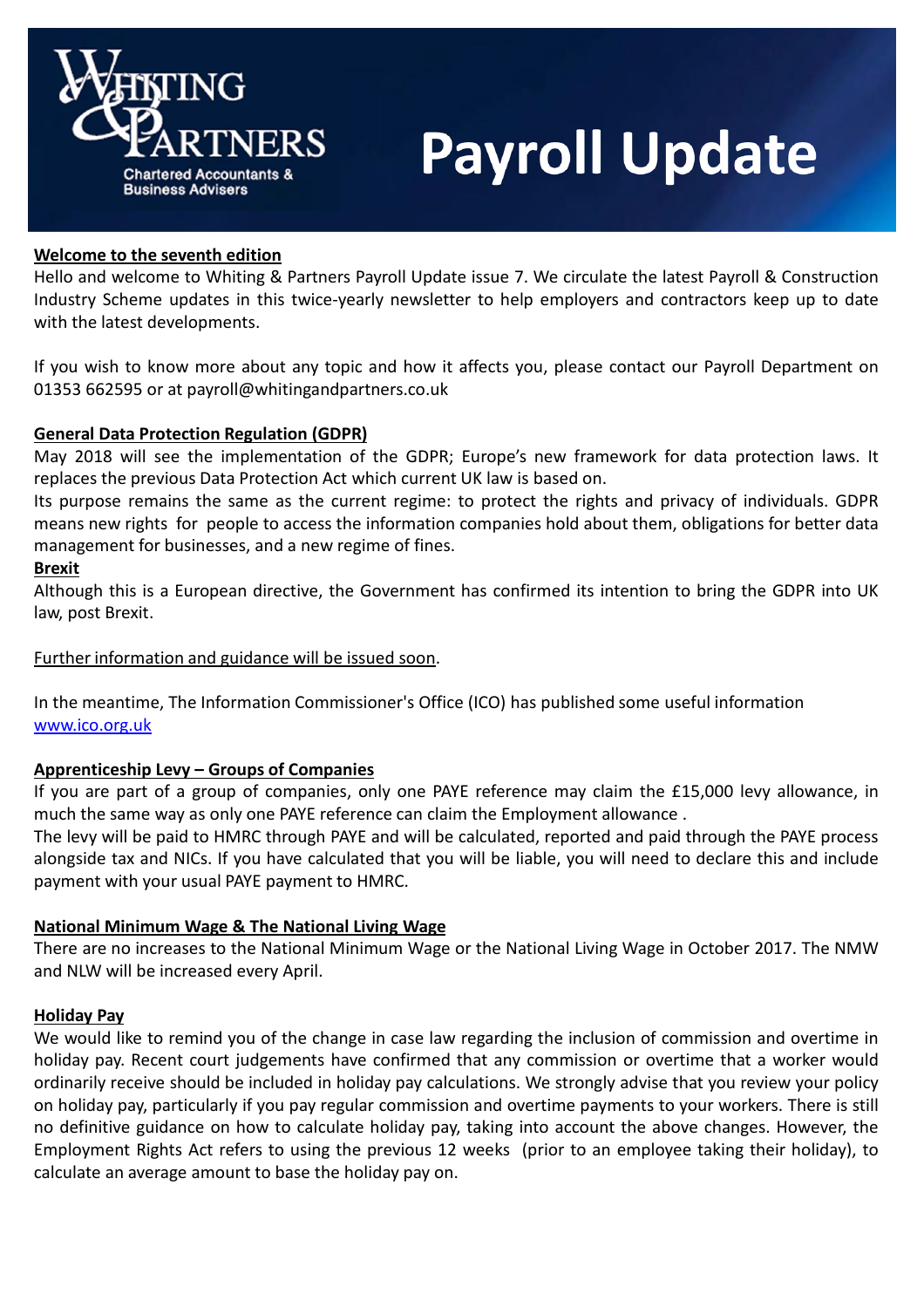

# The Taylor Review

The Taylor Review was commissioned by The Government to look at how employment practises need to change in order to keep pace with modern business models. The review considered the implications of new forms of work such as zero hours contracts, casual workers and it also addressed the issue of the "gig economy" with the suggestion being that the many people who work within it should be treated more like employees. Recommendations include:

# • National Minimum Wage

Taylor proposes, in his review, that the Low Pay Commission be tasked with examining whether a higher rate of national minimum wage should apply to those working non-guaranteed hours, i.e. hours which are not contracted. The new higher rate would be set at a level which incentivises employers to schedule guaranteed hours. Employers would still be able to offer zero hours contracts but would have to compensate those workers for the additional flexibility demanded of them.

# • Holiday Pay

The review recommends that the pay reference period should be increased to 52 weeks to take into account the seasonal nature of some casual and zero hours work.

The report also recommends that workers should have greater choice in the way they receive paid annual leave. They recommend that workers should have the choice of being paid their holiday entitlement in real time known as "rolled up" holiday pay. This would mean workers could receive a 12.07% premium on their pay. For example, someone earning the current national minimum wage of £7.50 could actually end up being paid £8.41 per hour.

#### • Equal Tax Treatment for different forms of employment

The report concluded that treating different forms of employment more equally would be fairer. Taylor suggests that the levels of NICs paid by employees and self employed people should be moved closer to parity.

Theresa May has announced that she will review the report in full and respond in detail later on this year.

# BACS Payments/RTI Submissions

HMRC's introduction of reporting PAYE in real time puts BACS firmly at the centre of RTI. This is because RTI is all about aligning payroll with payments to employees. BACS is the only UK payment method that supports RTI reporting, directly linking employers' salary payments with their RTI return to HMRC. Simply by referring to their BACS payment files an employer can confirm they are reporting RTI.

# Please ask us about our new RTI compliant BACS service.

#### Paying HMRC

If the electronic payment deadline date falls on a weekend you must ensure that payment reaches HMRC on time and that cleared funds are in HMRC's bank account by the Friday before.

Find out more about paying HMRC electronically at www.gov.uk/pay-paye-tax

Remember that it is your responsibility to make sure your payments are made on time and if your payment is late you may be charged interest and/or a late payment penalty.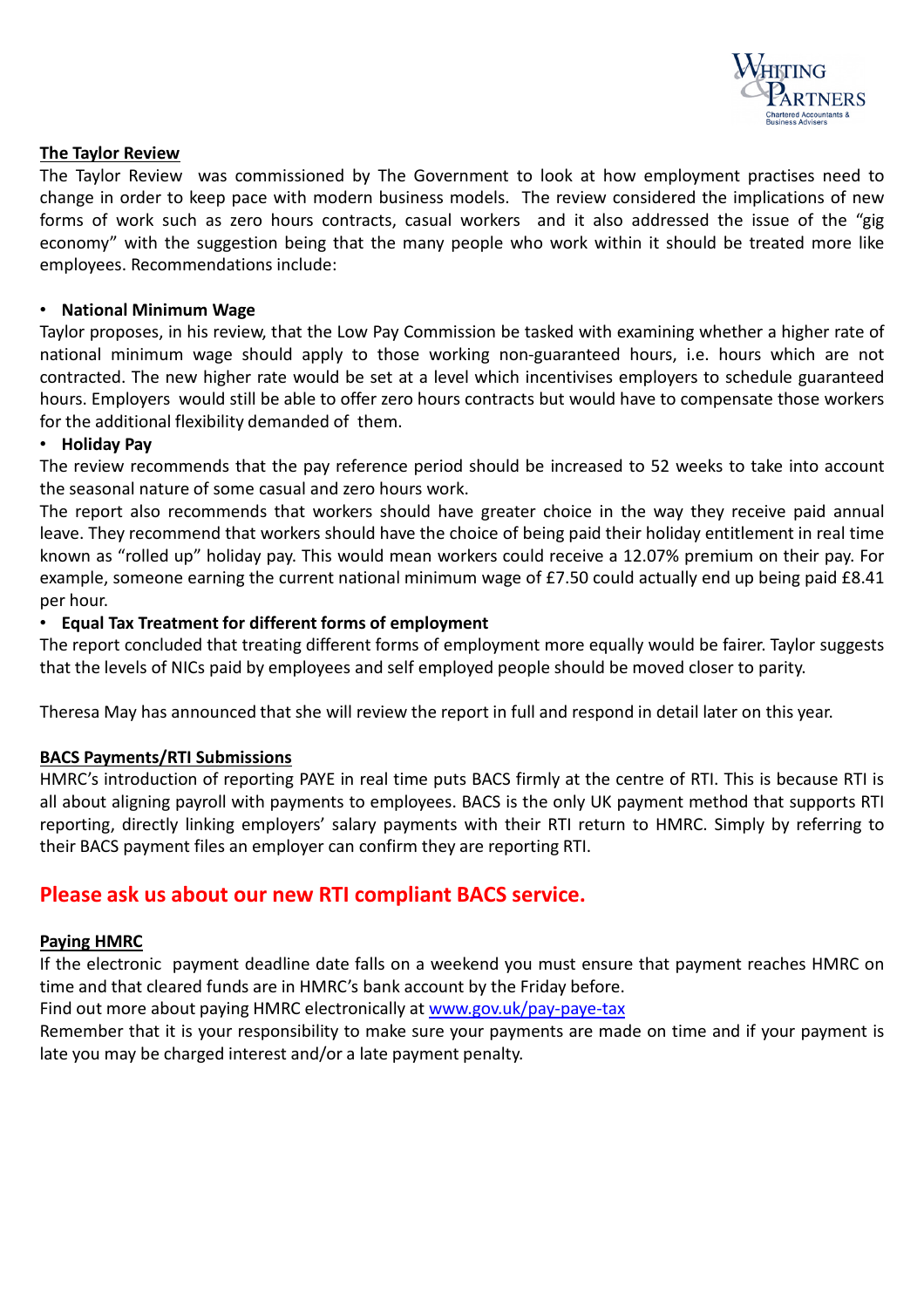

# Auto Enrolment from October 2017

New employers from 1 October 2017 will not have a staging date.

If you become an employer for the first time on or after 1 October 2017, you will immediately have legal duties with regards to Auto Enrolment. These duties apply from the first day the first member of staff starts working for you. This is known as the duties start date. On the date your duties begin you must carry out a full assessment of all your staff and auto enrol any eligible workers into a qualifying workplace pension scheme.

In contrast to the above rule an employer who first pays an employee from 2 April 2017 onwards will have a staging date of January or February 2018 depending on when the first employee was paid.

Employers are generally able to postpone some of their auto enrolment duties for up to three months but this needs to be dealt with correctly.

#### Changes to Pension Contributions

From 6 April 2018 the minimum pension contribution rates are increasing. This is a legal requirement of Auto Enrolment legislation. April 2018 sees the first increase by which the total minimum contribution will rise from 2% to 5% (of which the employer must contribute at least 2% whilst the employee makes up the difference). Further increases are set to follow from 6 April 2019.

| <b>Date</b><br><b>Effective</b>    | <b>Employer</b><br><b>Minimum</b> | <b>Staff</b><br><b>Contribution</b> | <b>Total</b><br><b>Minimum</b><br><b>Contribution</b> |
|------------------------------------|-----------------------------------|-------------------------------------|-------------------------------------------------------|
| Until 5 April<br>2018              | <b>1%</b>                         | $1\%$                               | 2%                                                    |
| 6 April 2018<br>to 5 April<br>2019 | 2%                                | 3%                                  | 5%                                                    |
| 6 April 2019<br>onwards            | 3%                                | 5%                                  | 8%                                                    |

If you are concerned about Auto Enrolment or would like some assistance, please contact us. Alternatively, everything you need to know about Automatic Enrolment can be found on TPR's website. ww.thepensionsregulator.gov.uk